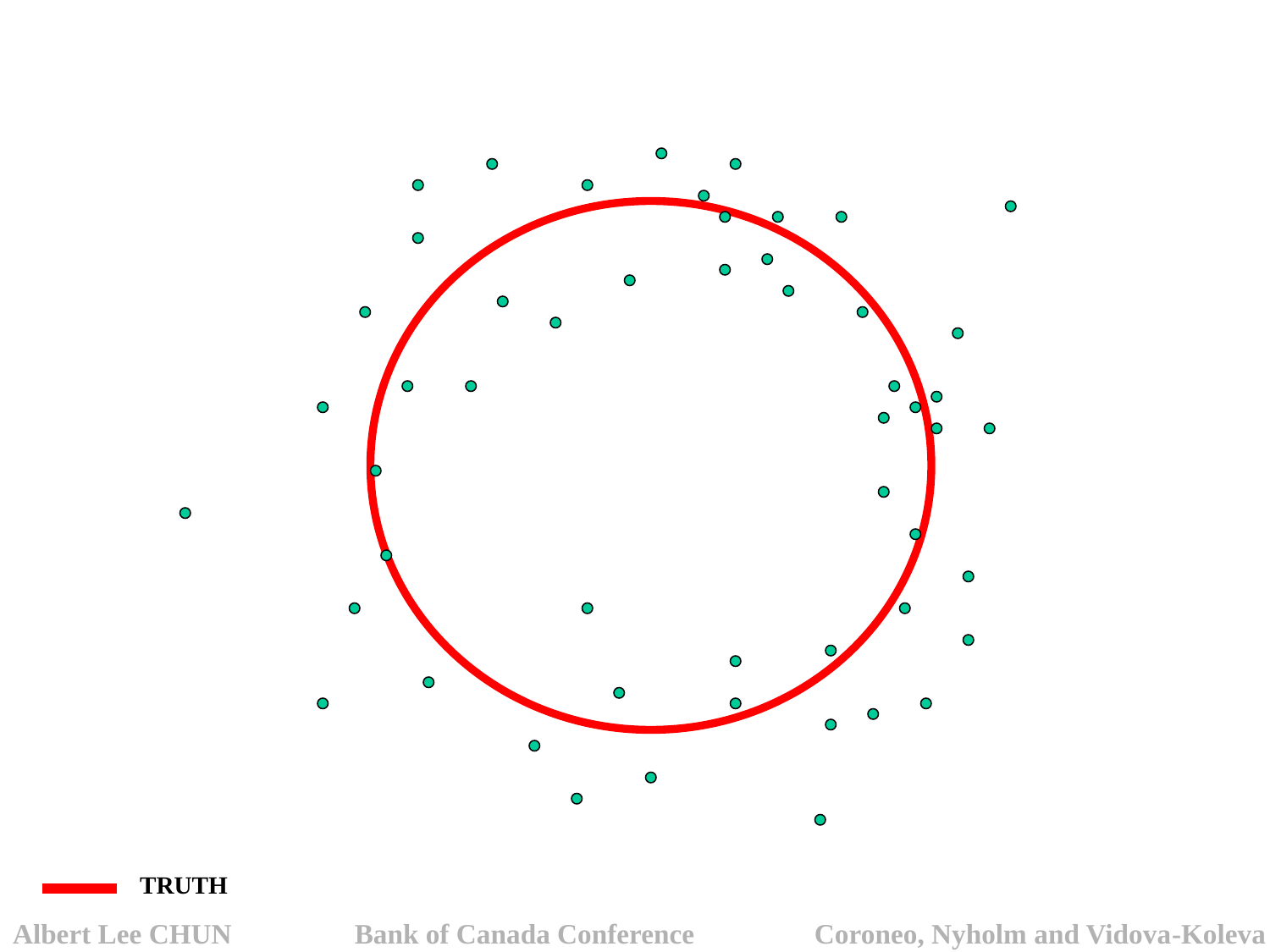Let us think about an abstract data generating model. Without loss of generality,  $\det$  s assume that the model generating the data is a red circle. Furthermore, let us assume that either there is noise in the data or that all points are measured with error. In reality, we cannot observe this red circle.

**TRUTH**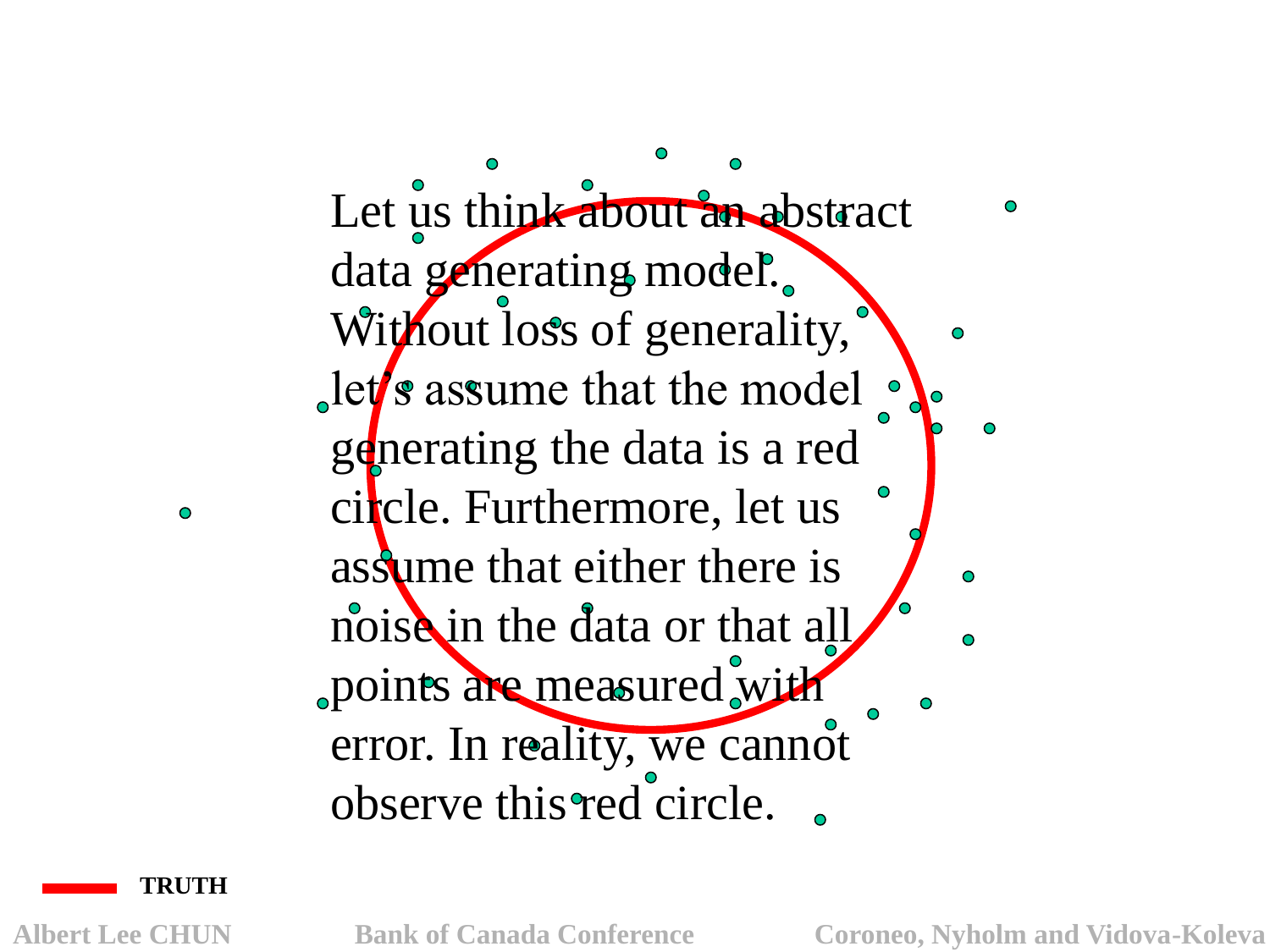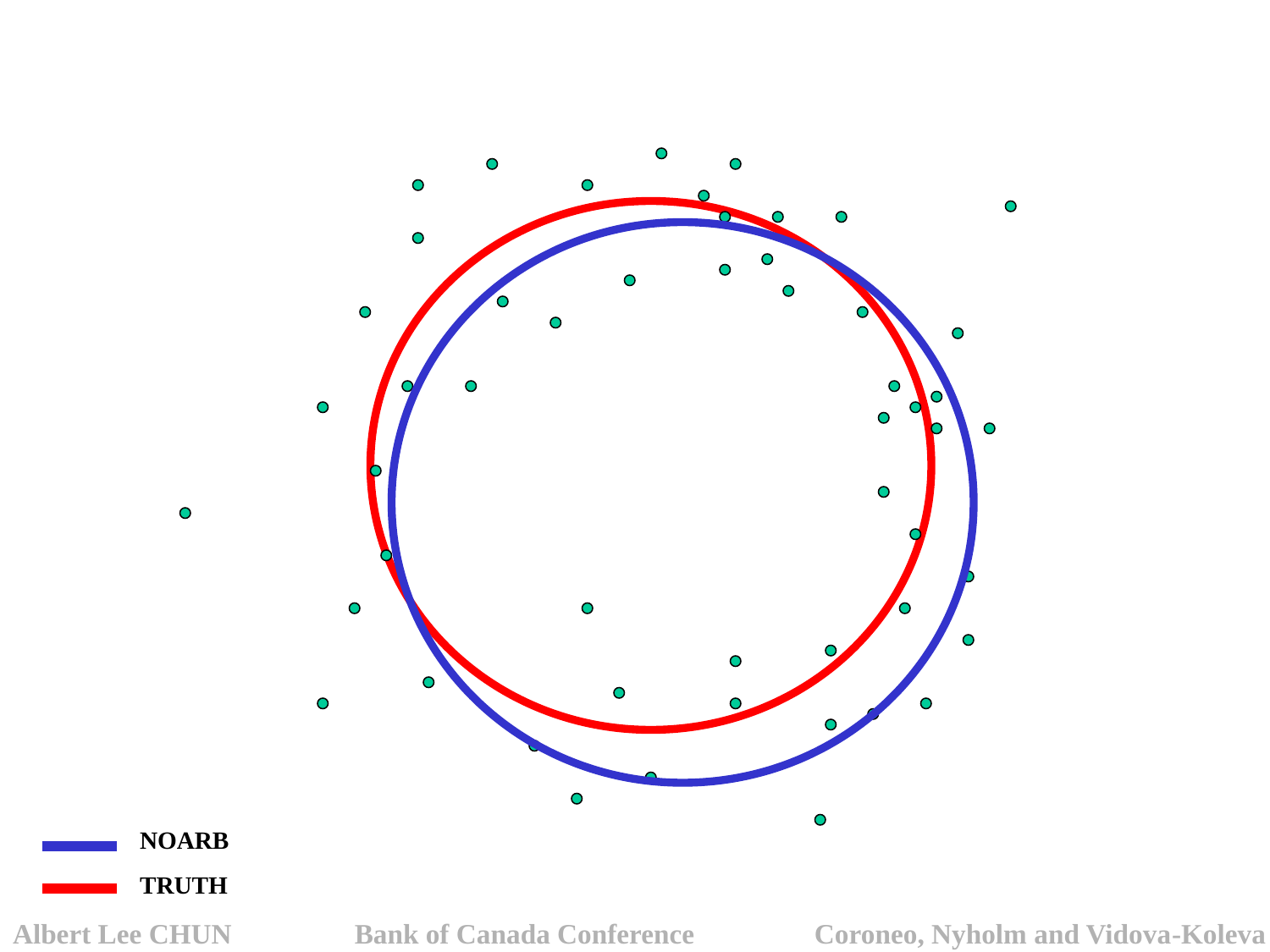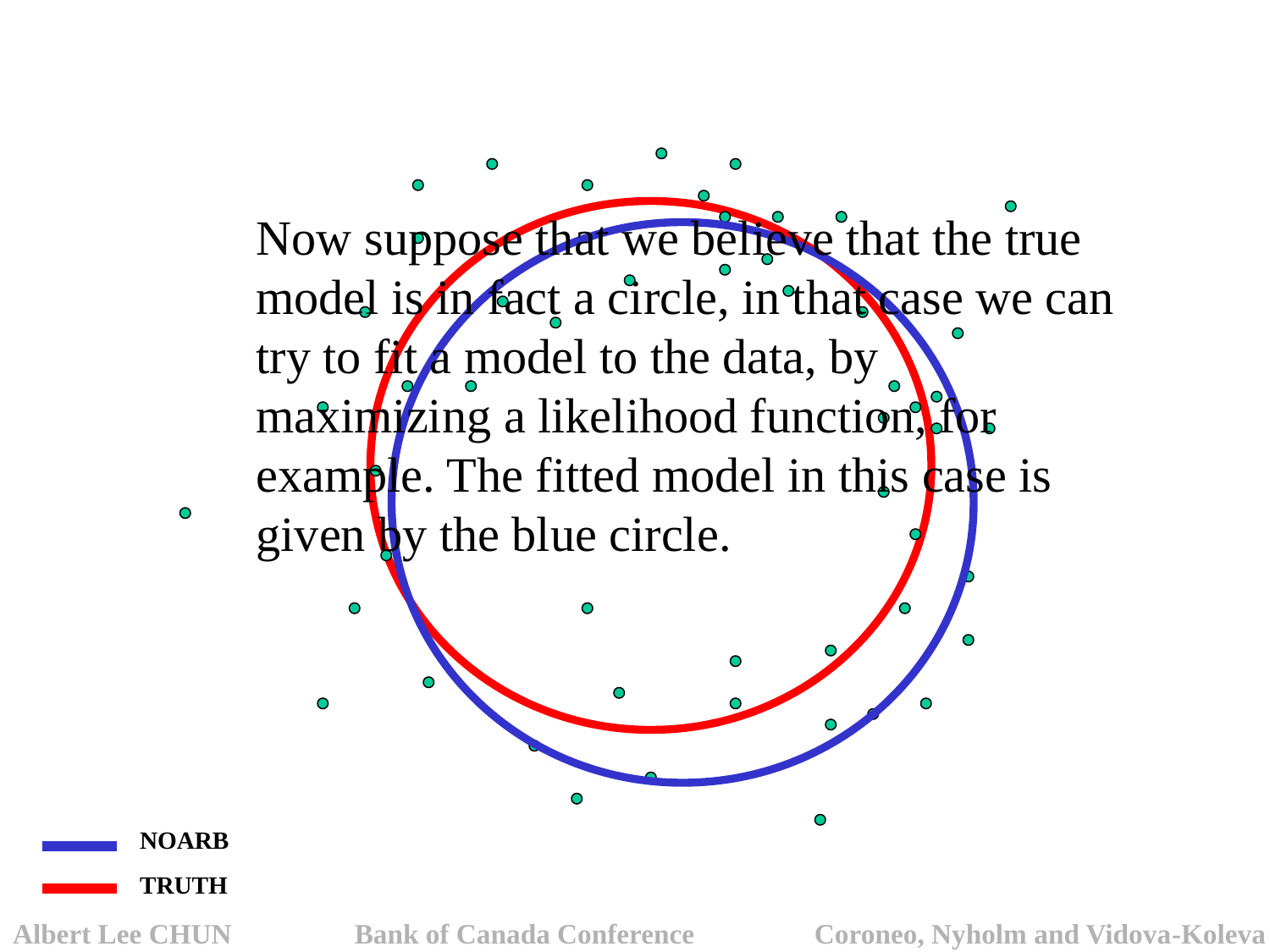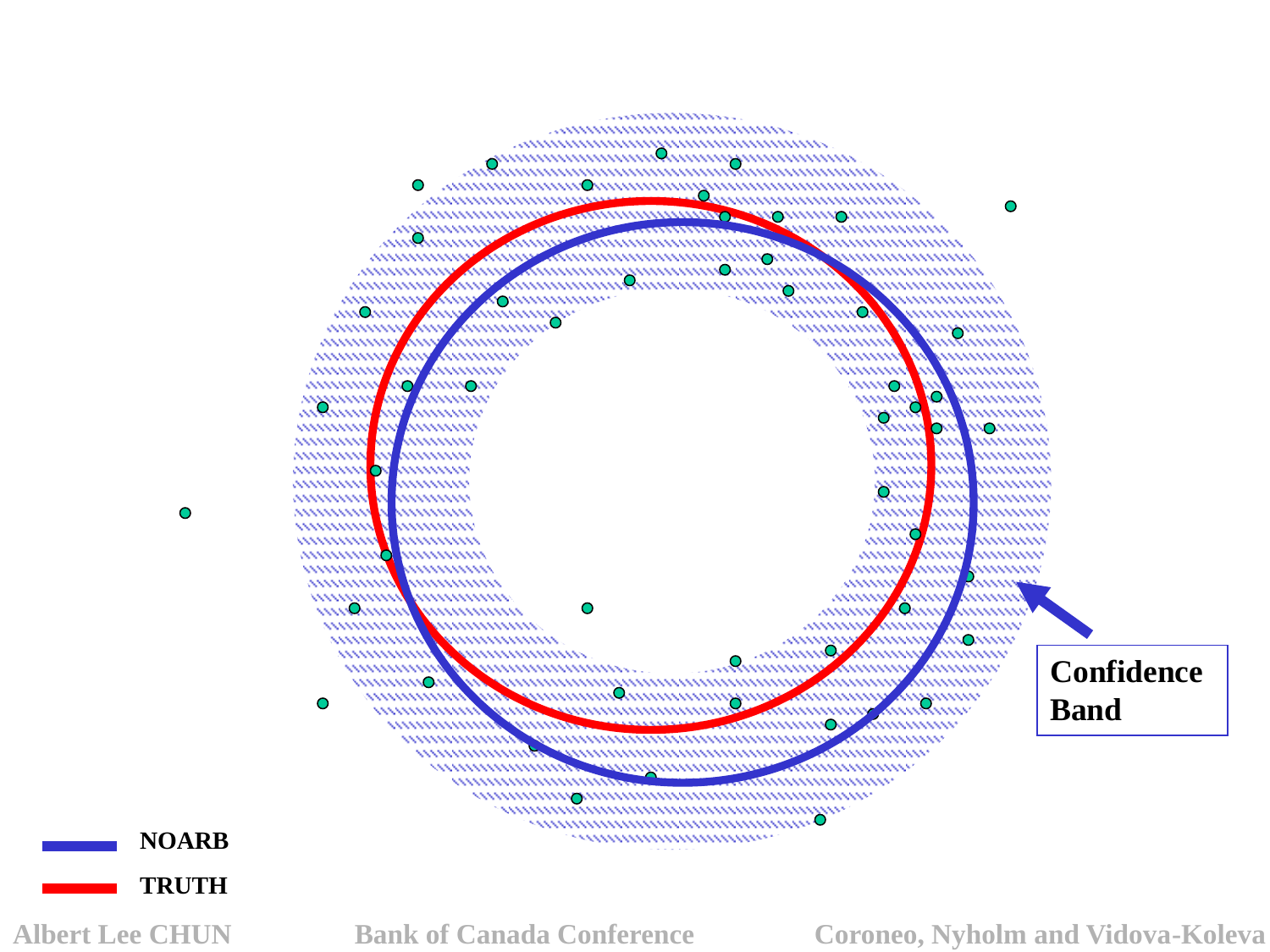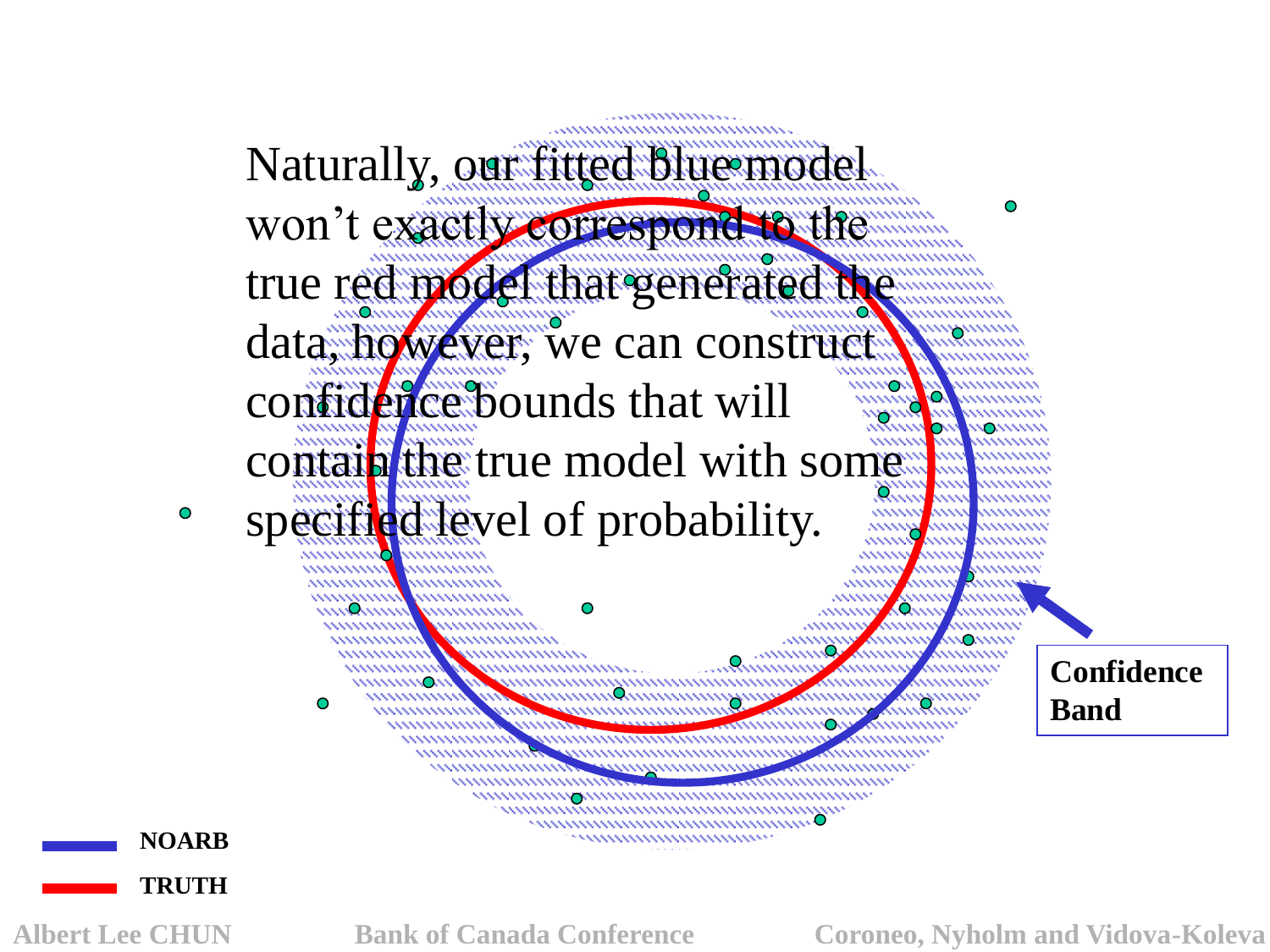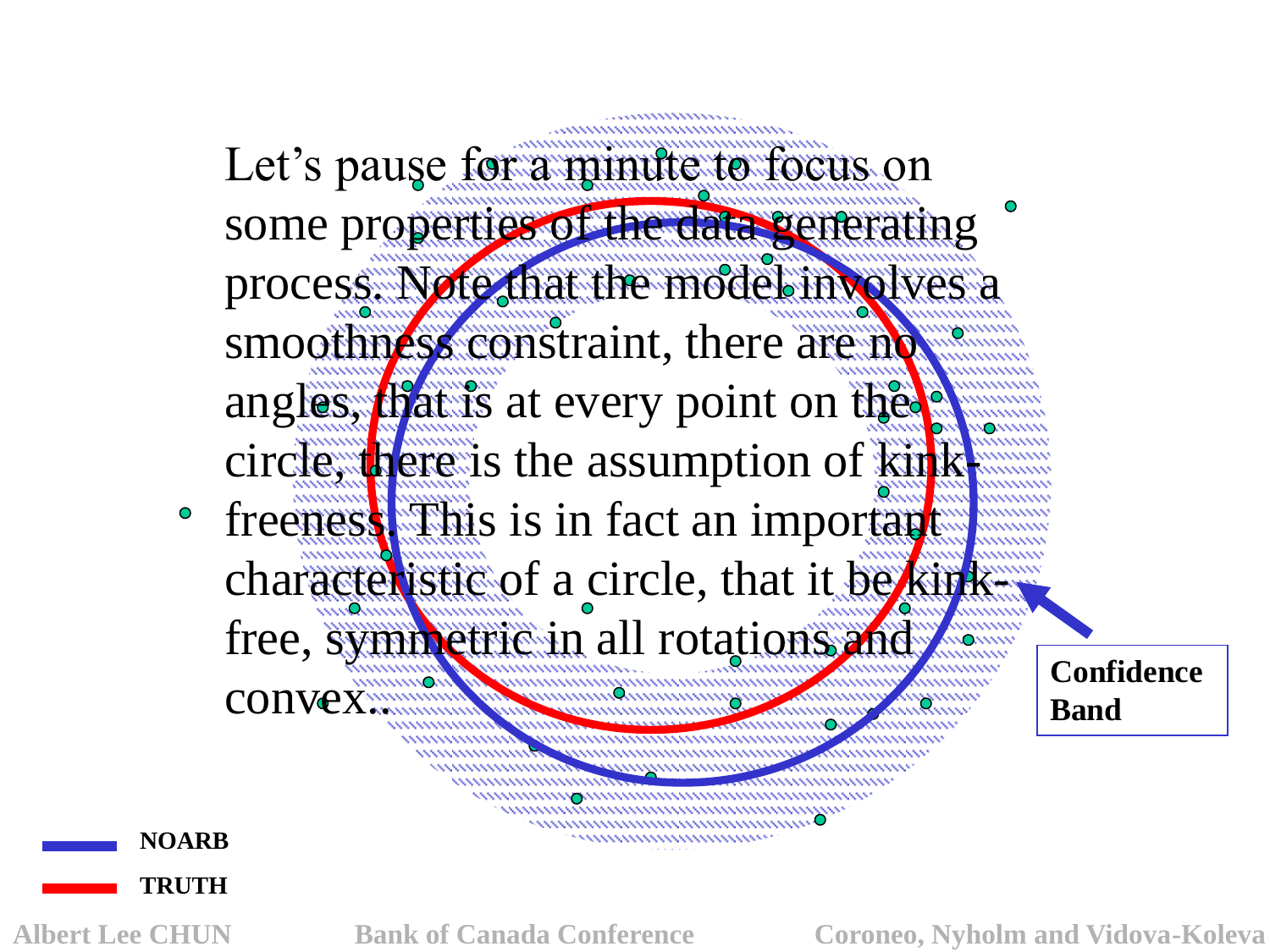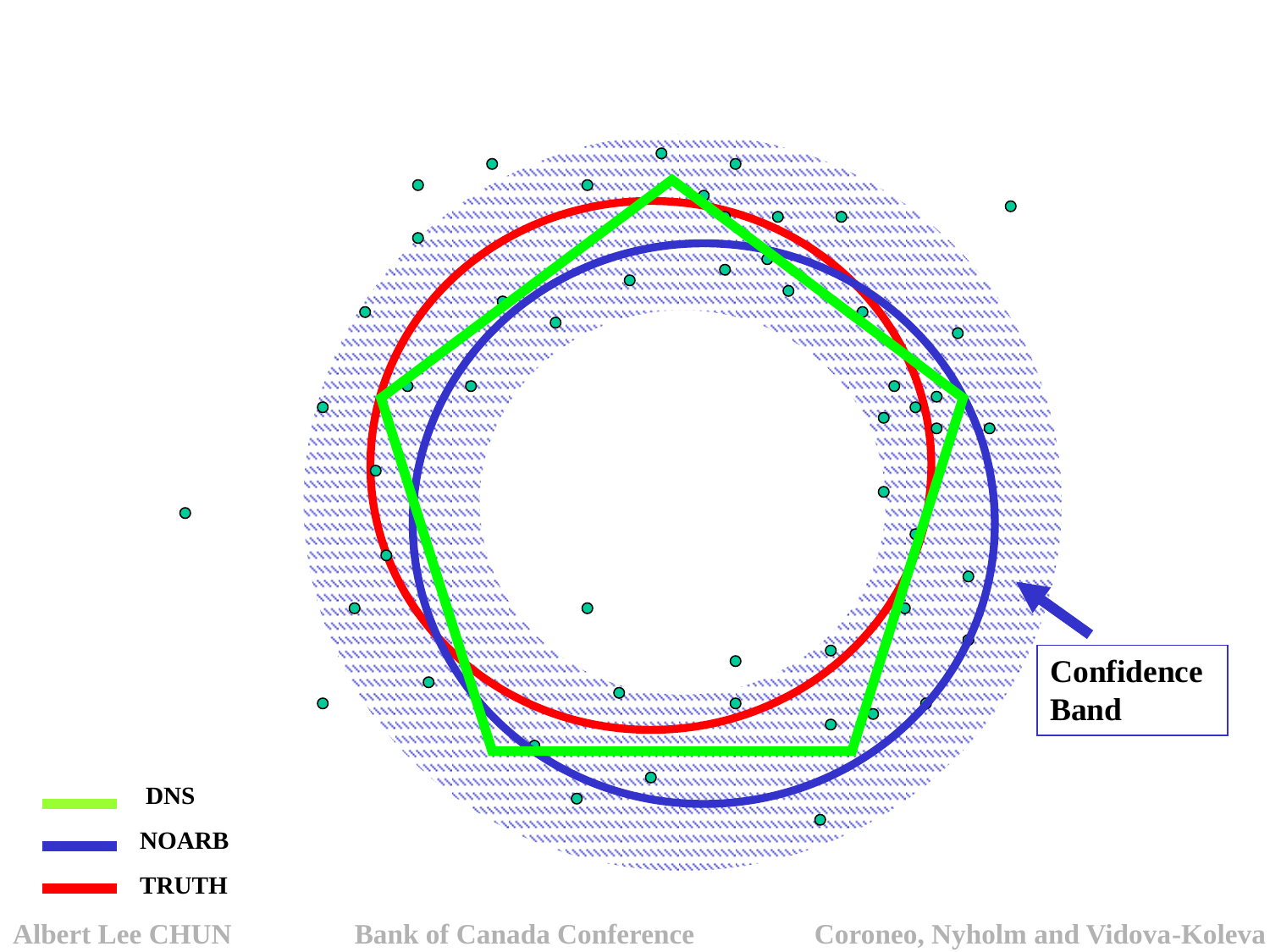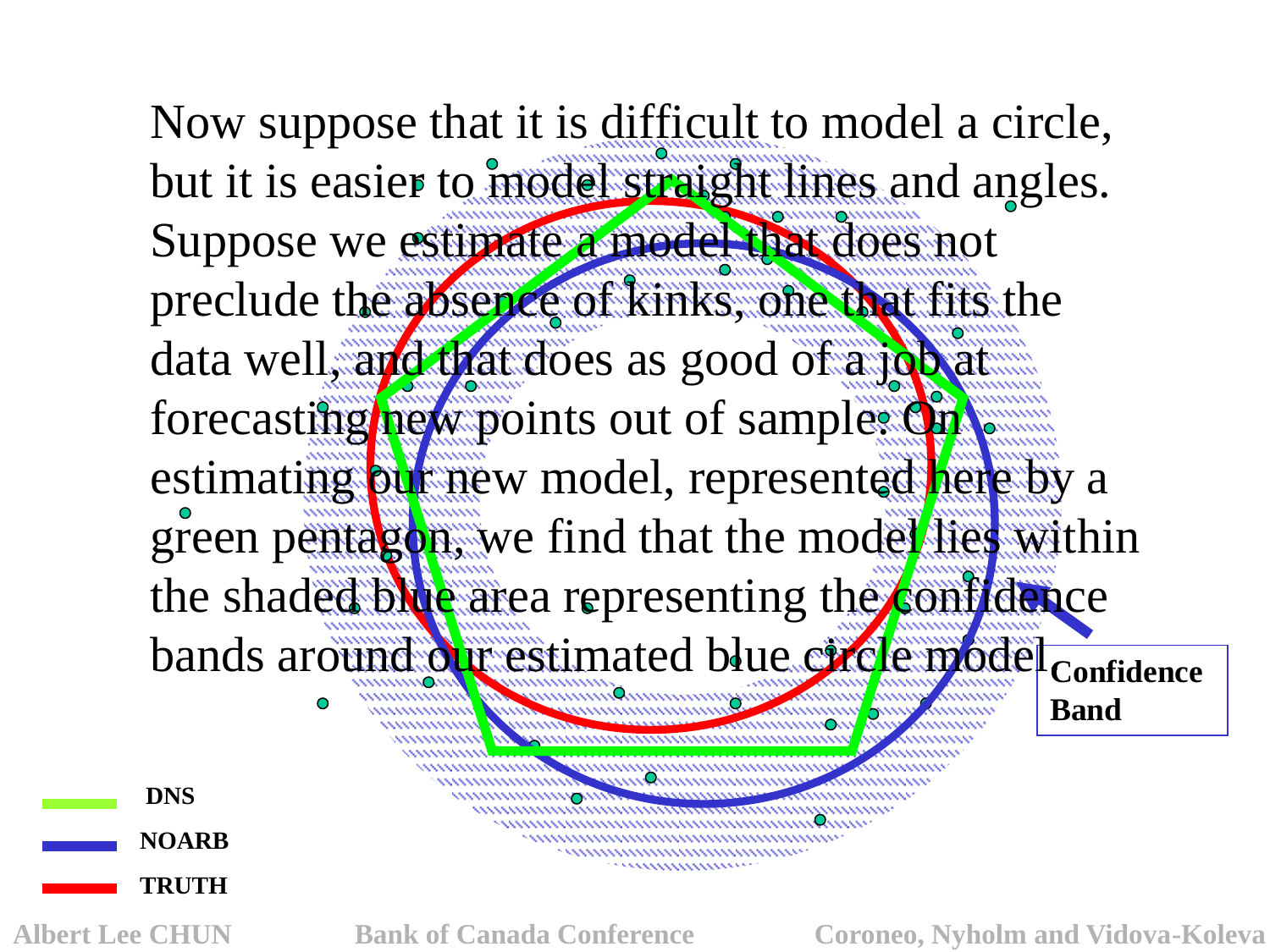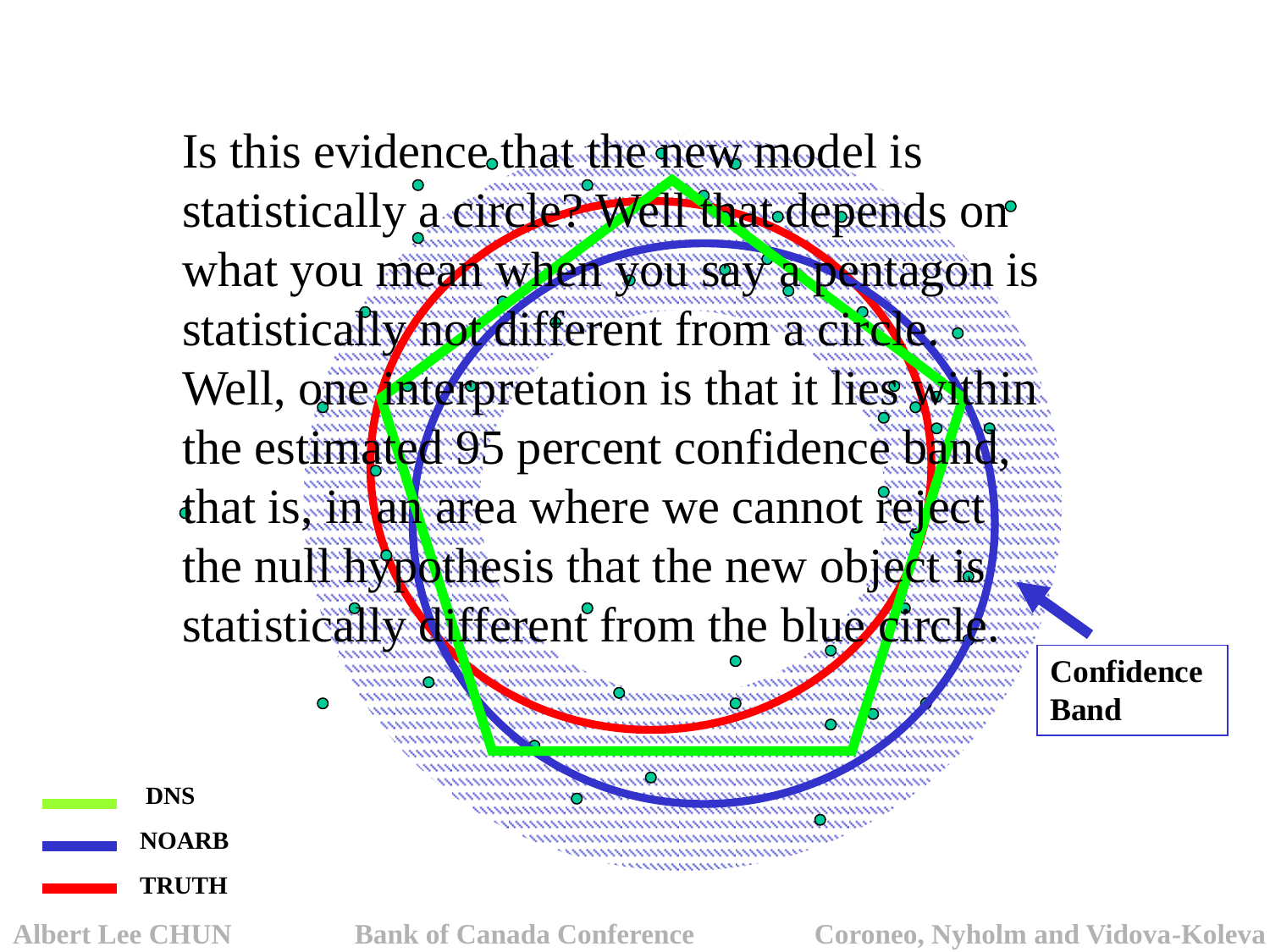# **Albert Lee CHUN**

# Discussion of:

# How Arbitrage-Free is the Nelson-Siegel Model? Coroneo, Nyholm and Vidova-Koleva

# **HEC MONTREAL**

**Department of Finance**

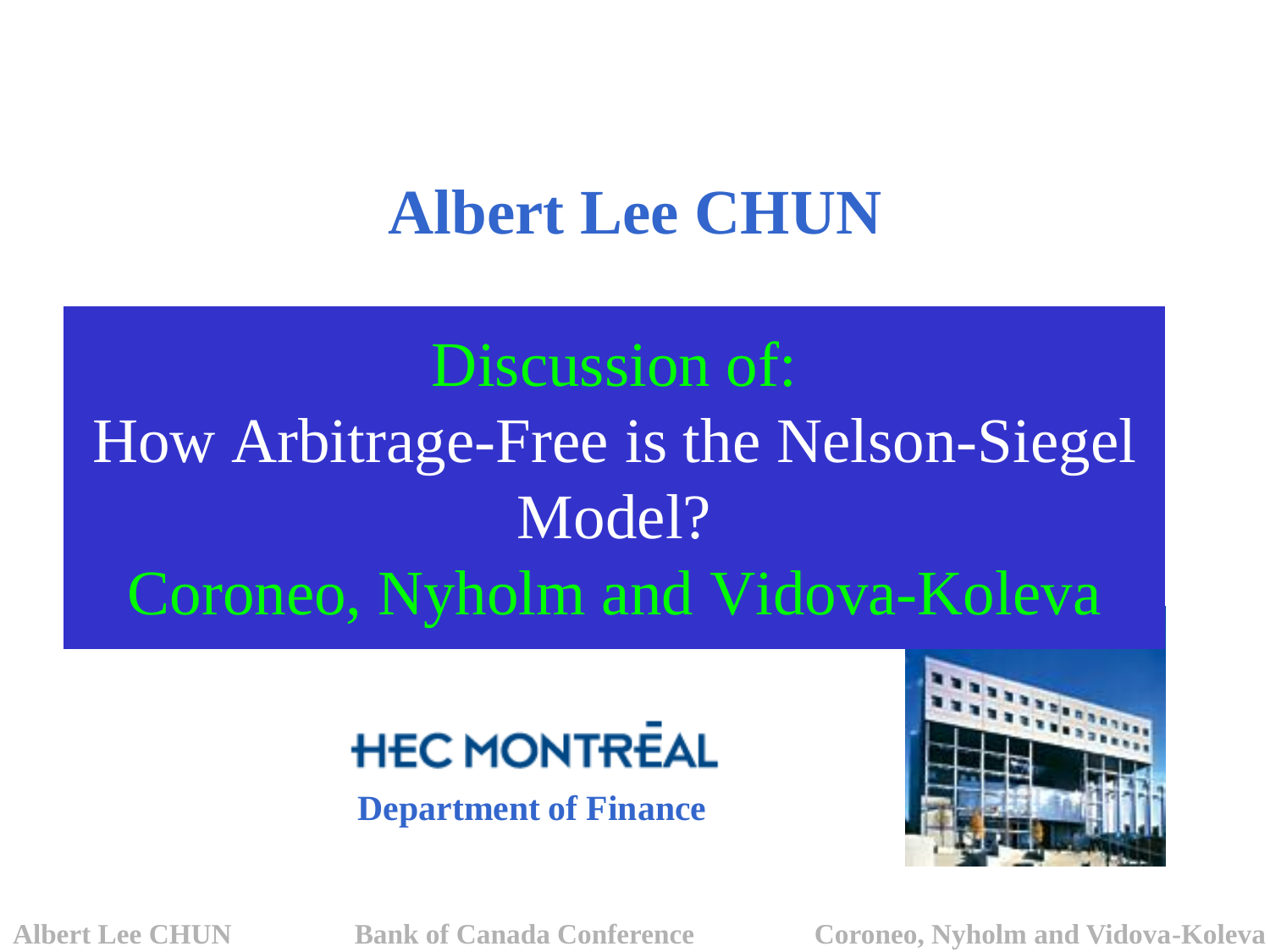### **In a Nutshell, the Authors...**

Extract the 3 dynamic Nelson-Siegel factors, that correspond to the level, slope and curvature, and then employ these 3 observable factors in a no-arbitrage model.

Test if the dynamic Nelson-Siegel model is "compatible with arbitrage-freeness" in a statistical sense. Conclusion: Yes.

Find that both the AFNS and DNS models performs equally well at forecasting out of sample.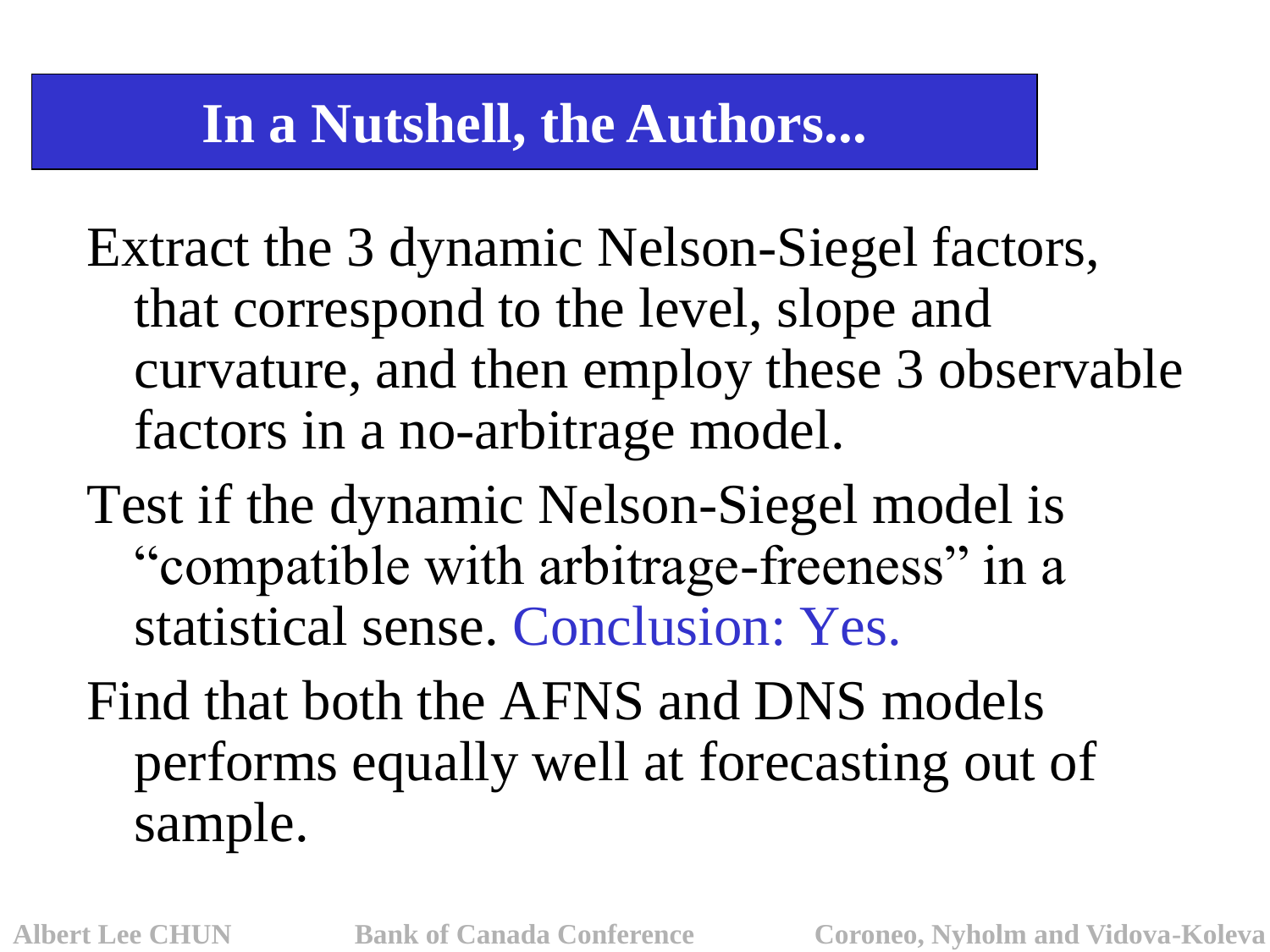# **Dynamic Nelson-Siegel (DNS) Model**

- The Dyamic Nelson-Siegel (DNS) model was developed in Diebold and Li (2005) . Advantages:
- Arbitrage-free models are quite hard to estimate. DNS models, on the other hand, are easy to estimate.
- DNS models show evidence of having good out of sample forecasting properties.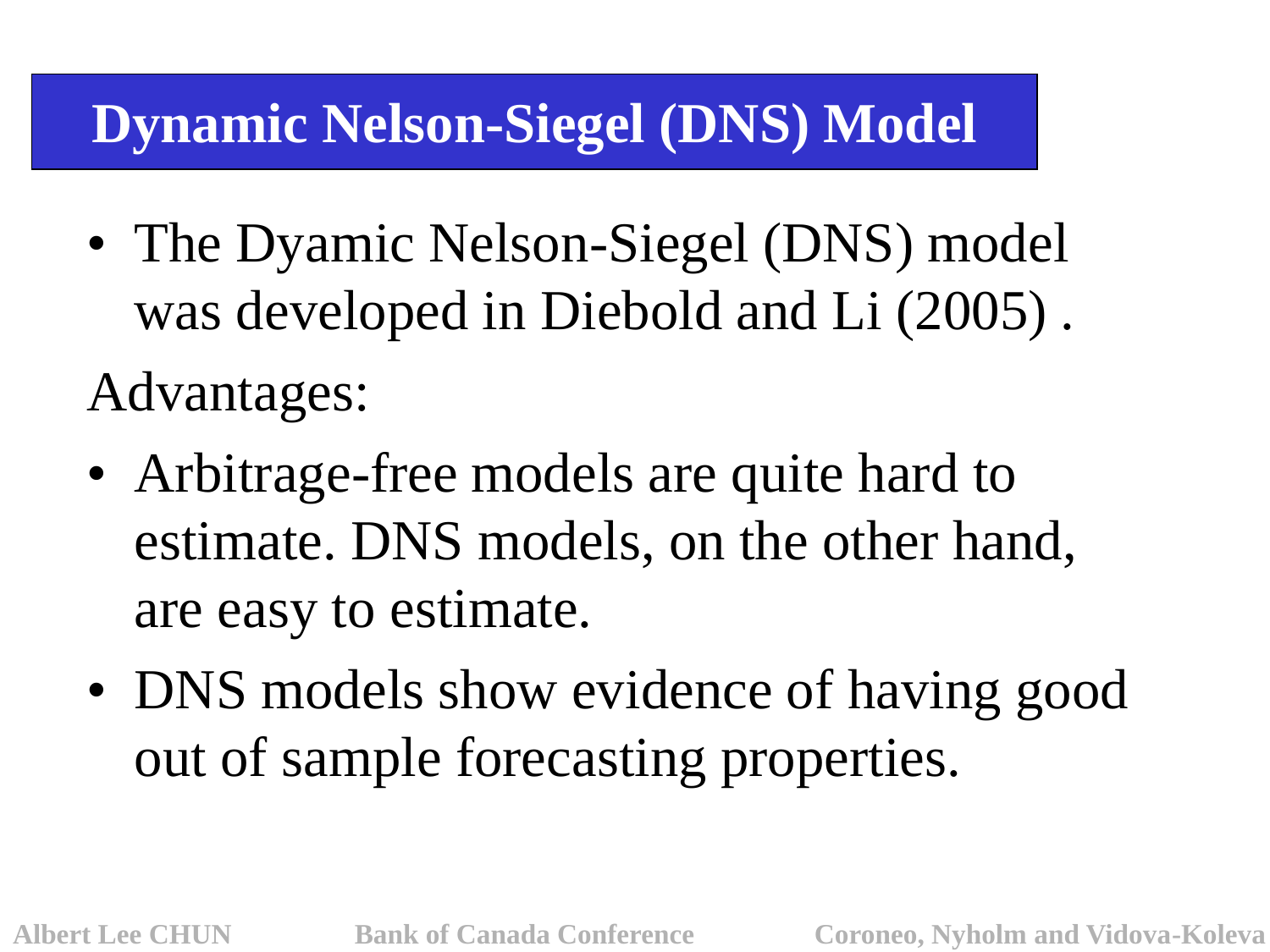# **No Arbitrage and Forecasting**

Let's start with Duffee(2002).

Parametric/Hybrid Models: Diebold and Li (2006), Almeida and Vicente (2007), Christensen, Diebold and Rudebusch (2008).

Econometric Tests: Duffee (2008), Giacomini and Carriero (2008)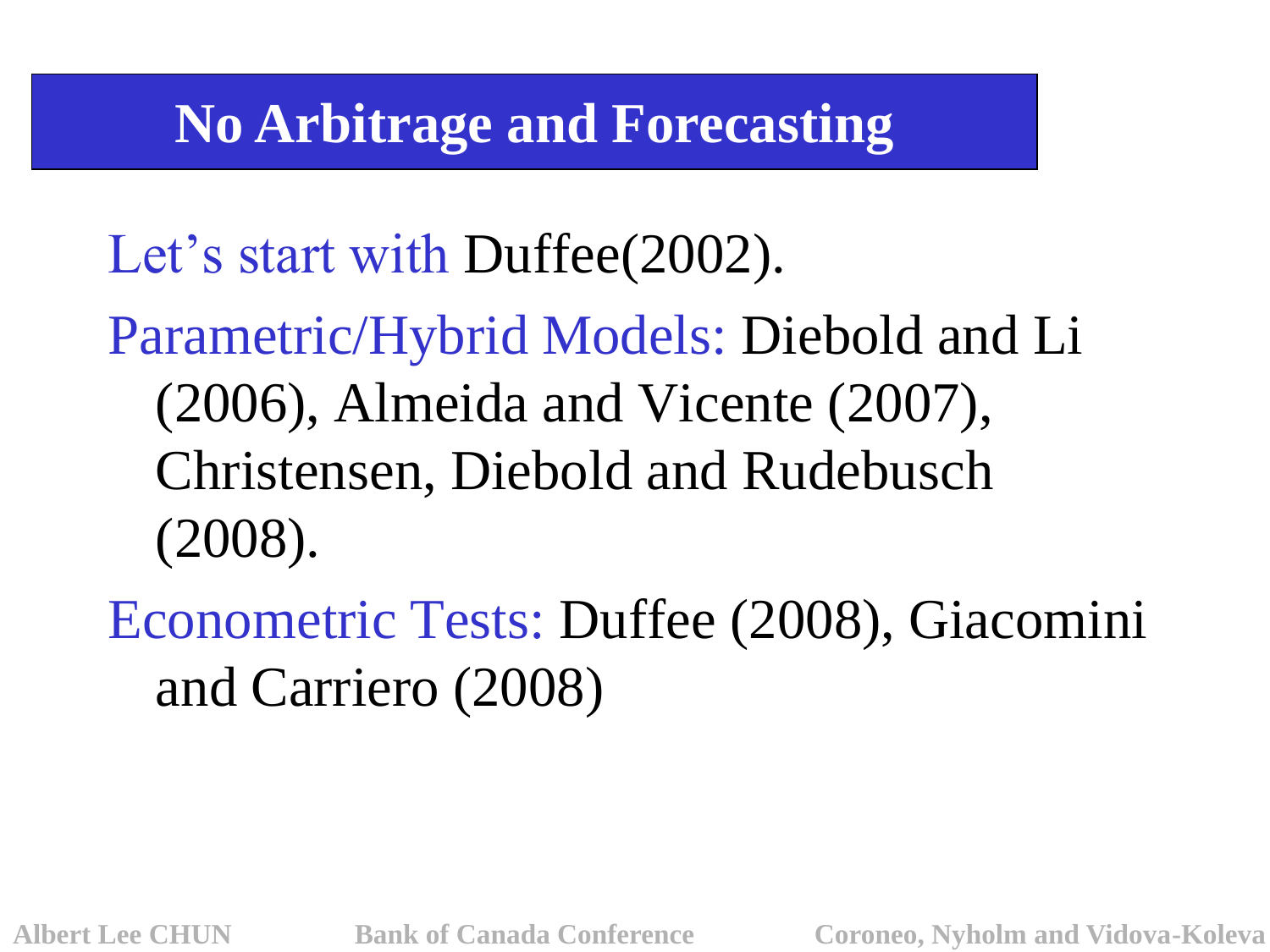# **Not Arbitrage Free**

- We know that the parametric model of Nelson Siegel is generally not arbitrage free: Bjork and Christensen (1999), Filipovic (1999).
- A version of DNS can be made arbitrage free by adding an additional factor: Christensen, Diebold and Rudebusch (2007).
- Yet we know in theory, the DNS model will admit arbitrage opportunities. It doesn"t impose restrictions on the cross-sectional and time-series properties of yields.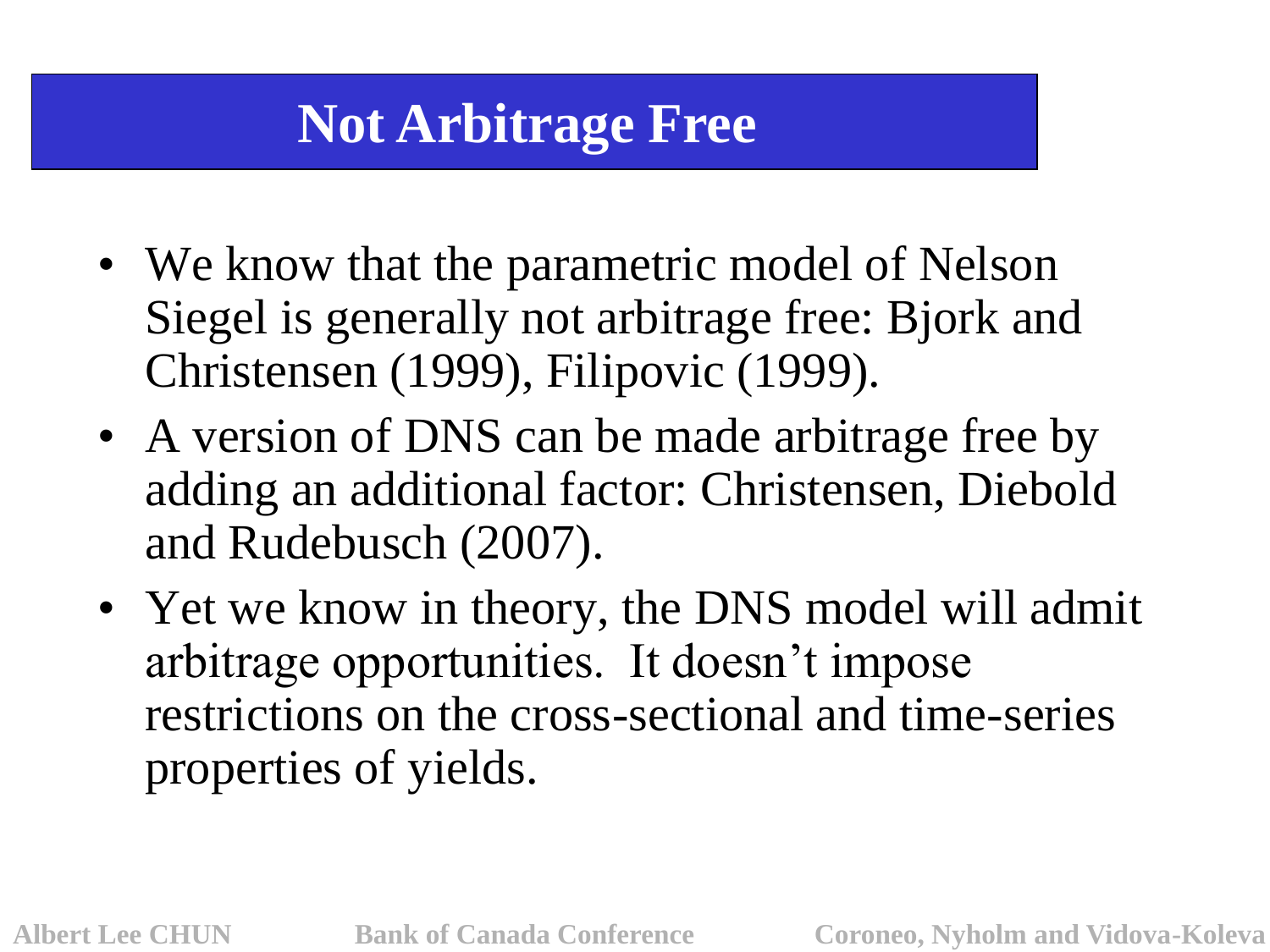# **Let's Do an Experiment**

- Are the authors really saying something about the arbitrage free-nature of DNS model, or is this simply something that is true by construction, something will be true of any model that fits yields well.
- Would the same be true if we took the principal components, and use these as factors in an AF model?
- I took the DNS factors and estimated linear models using OLS. Are the resulting coefficients compatible with arbitrage-freeness?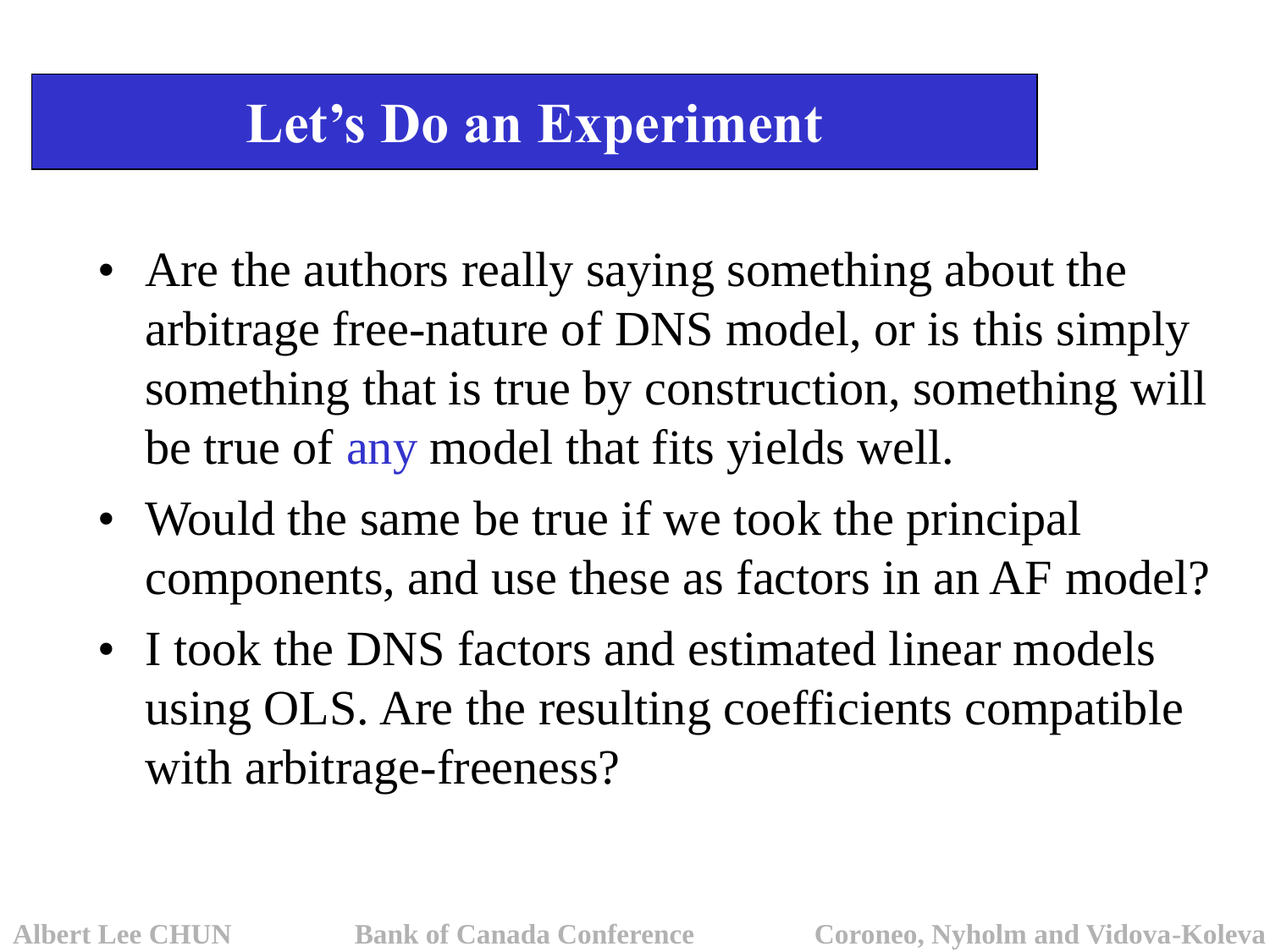### **Level: Is OLS Arbitrage-Free?**

| <b>Maturity</b>         | 2.5  | 97.5 | <b>OLS</b> | $OLS+c$ | <b>DNS</b>                     |
|-------------------------|------|------|------------|---------|--------------------------------|
| $\mathbf{1}$            | 0.89 | 1.14 | 0.9755     | 0.9821  | $\mathbf{1}$                   |
| $\overline{\mathbf{3}}$ | 0.89 | 1.07 | 1.0062     | 1.0123  | $\mathbf{1}$                   |
| 6                       | 0.88 | 1.05 | 1.0145     | 1.0111  | $\mathbf{1}$                   |
| $\boldsymbol{9}$        | 0.89 | 1.05 | 1.013      | 1.0095  | $\mathbf{1}$                   |
| 12                      | 0.9  | 1.06 | 1.0061     | 0.9902  | $\mathbf{1}$                   |
| 15                      | 0.91 | 1.05 | 1.0007     | 0.9915  | $\mathbf{1}$                   |
| 18                      | 0.91 | 1.06 | 1.0004     | 1.0014  | $\mathbf{1}$                   |
| 21                      | 0.94 | 1.06 | 1.0016     | 1.0115  | $\mathbf{1}$                   |
| 24                      | 0.95 | 1.08 | 0.9966     | 1.0006  | The estimates<br>$\mathbf{1}$  |
| 30                      | 0.95 | 1.1  | 0.9909     | 0.9879  | all lie within<br>$\mathbf{1}$ |
| 36                      | 0.95 | 1.11 | 0.9922     | 0.9959  | the $95%$<br>$\mathbf{1}$      |
| 48                      | 0.94 | 1.12 | 0.9955     | 1.0007  | $\mathbf{1}$<br>confidence     |
| 60                      | 0.93 | 1.11 | 0.9947     | 1.0006  | $\mathbf{1}$<br>bounds.        |
| 72                      | 0.94 | 1.08 | 1.0012     | 1.0068  | $\mathbf{1}$                   |
| 84                      | 0.94 | 1.06 | 1.0012     | 0.9959  | $\mathbf{1}$                   |
| 96                      | 0.9  | 1.04 | 1.0038     | 1.003   | $\mathbf{1}$                   |
| 108                     | 0.86 | 1.05 | 1.0043     | 1.0067  | $\mathbf{1}$                   |
| 120                     | 0.81 | 1.07 | 1.0015     | 0.9923  | $\mathbf{1}$                   |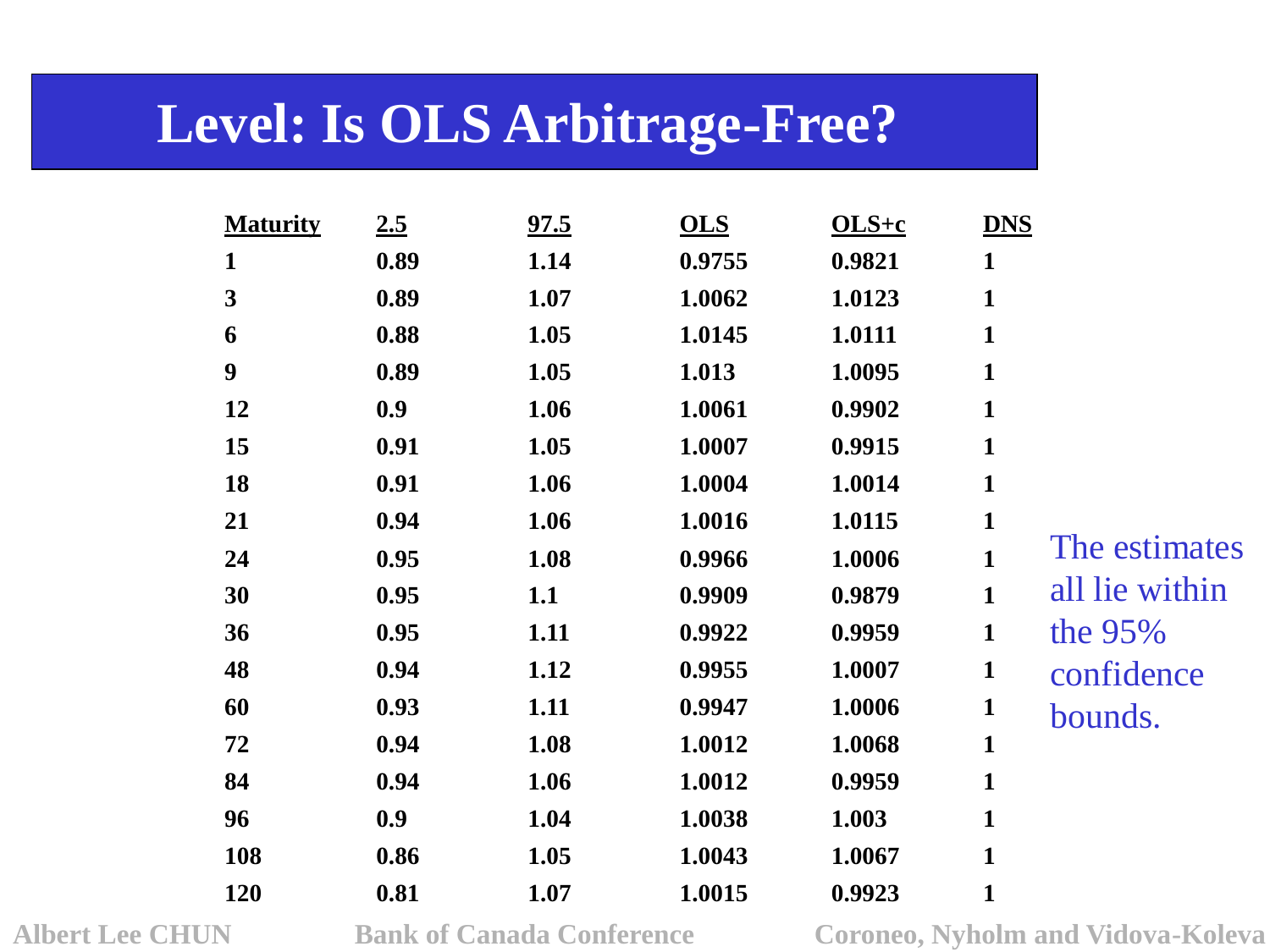# **Slope: Is OLS Arbitrage-Free?**

| <b>Maturity</b> | 2.5  | 97.5 | <b>OLS</b> | $OLS+c$ | <b>DNS</b> |                |
|-----------------|------|------|------------|---------|------------|----------------|
| $\mathbf{1}$    | 0.83 | 1.07 | 0.9326     | 0.9317  | 0.97       |                |
| $\mathbf{3}$    | 0.82 | 0.99 | 0.921      | 0.9202  | 0.91       |                |
| 6               | 0.74 | 0.93 | 0.8616     | 0.862   | 0.84       |                |
| 9               | 0.67 | 0.86 | 0.8        | 0.8004  | 0.77       |                |
| 12              | 0.61 | 0.78 | 0.725      | 0.7271  | 0.71       |                |
| 15              | 0.56 | 0.71 | 0.6423     | 0.6436  | 0.66       |                |
| 18              | 0.51 | 0.66 | 0.5972     | 0.5971  | 0.61       |                |
| 21              | 0.47 | 0.62 | 0.5623     | 0.561   | 0.56       |                |
| 24              | 0.44 | 0.58 | 0.5277     | 0.5271  | 0.53       | The estimates  |
| 30              | 0.37 | 0.53 | 0.4454     | 0.4458  | 0.46       |                |
| 36              | 0.32 | 0.48 | 0.3984     | 0.3979  | 0.41       | all lie within |
| 48              | 0.25 | 0.41 | 0.3204     | 0.3197  | 0.32       | the $95%$      |
| 60              | 0.2  | 0.35 | 0.2674     | 0.2666  | 0.27       | confidence     |
| 72              | 0.17 | 0.32 | 0.22       | 0.2193  | 0.23       | bounds.        |
| 84              | 0.14 | 0.28 | 0.1987     | 0.1994  | 0.19       |                |
| 96              | 0.11 | 0.26 | 0.167      | 0.1671  | 0.17       |                |
| 108             | 0.08 | 0.25 | 0.1506     | 0.1503  | 0.15       |                |
| 120             | 0.05 | 0.24 | 0.1499     | 0.1511  | 0.14       |                |

**Albert Lee CHUN Bank of Canada Conference Coroneo, Nyholm and Vidova-Koleva**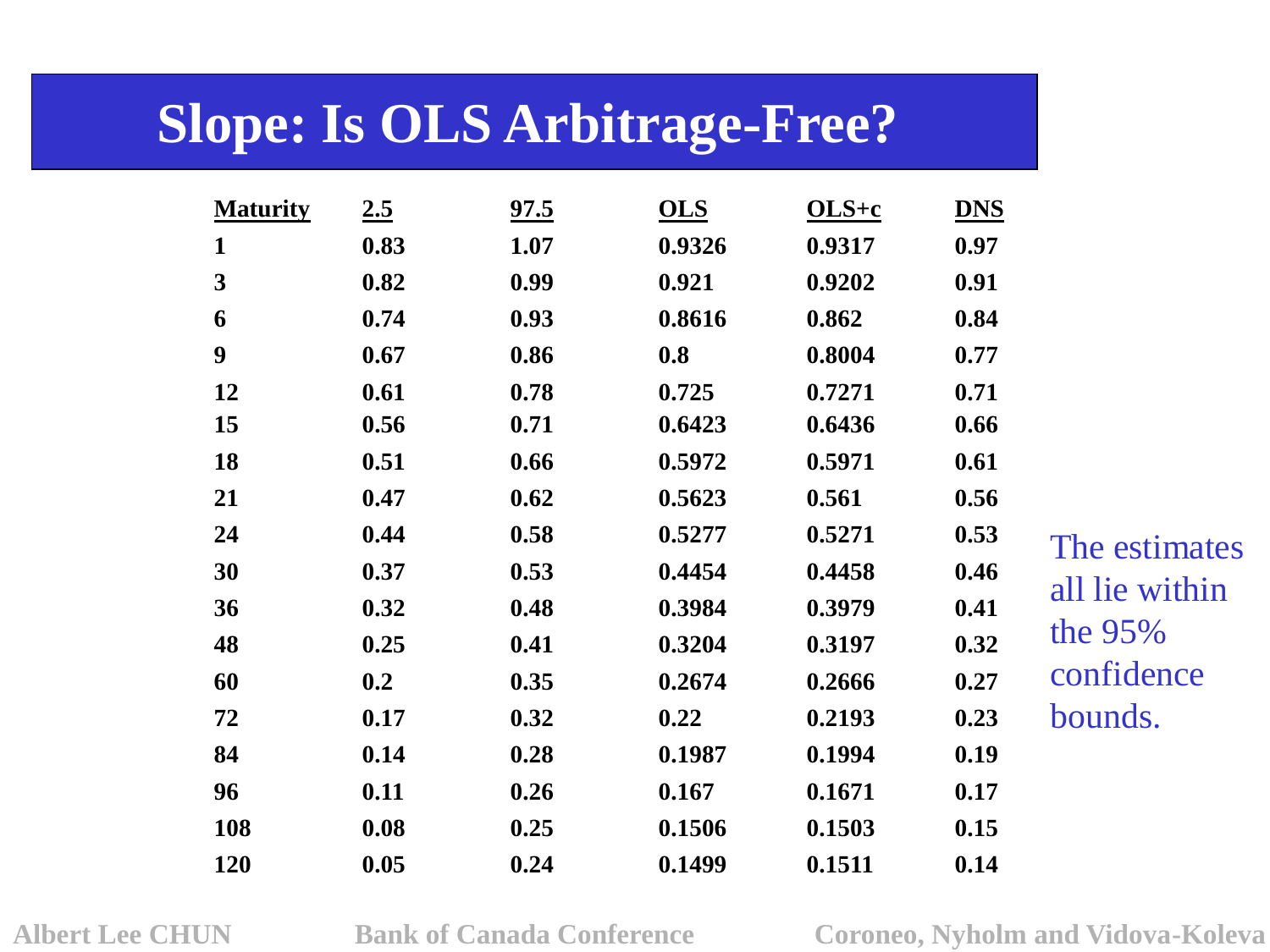## **Curvature: Is OLS Arbitrage-Free?**

| <b>Maturity</b> | 2.5     | 97.5 | <b>OLS</b> | $OLS+c$ | <b>DNS</b> |
|-----------------|---------|------|------------|---------|------------|
| 1               | $-0.09$ | 0.06 | 0.0017     | 0.001   | 0.03       |
| 3               | 0.03    | 0.16 | 0.0661     | 0.0654  | 0.08       |
| 6               | 0.1     | 0.25 | 0.1599     | 0.1602  | 0.14       |
| 9               | 0.13    | 0.28 | 0.2127     | 0.213   | 0.19       |
| 12              | 0.15    | 0.29 | 0.2501     | 0.2519  | 0.23       |
| 15              | 0.17    | 0.3  | 0.2764     | 0.2775  | 0.25       |
| 18              | 0.18    | 0.3  | 0.2857     | 0.2856  | 0.27       |
| 21              | 0.19    | 0.31 | 0.2856     | 0.2845  | 0.29       |
| 24              | 0.19    | 0.31 | 0.2829     | 0.2824  | 0.29       |
| 30              | 0.2     | 0.31 | 0.2839     | 0.2842  | 0.3        |
| 36              | 0.2     | 0.3  | 0.2747     | 0.2743  | 0.29       |
| 48              | 0.19    | 0.29 | 0.2464     | 0.2458  | 0.27       |
| 60              | 0.17    | 0.27 | 0.2323     | 0.2316  | 0.24       |
| 72              | 0.17    | 0.25 | 0.2049     | 0.2043  | 0.21       |
| 84              | 0.15    | 0.24 | 0.1887     | 0.1893  | 0.19       |
| 96              | 0.14    | 0.23 | 0.1674     | 0.1674  | 0.17       |
| 108             | 0.12    | 0.23 | 0.1719     | 0.1717  | 0.15       |
| 120             | 0.09    | 0.22 | 0.1477     | 0.1487  | 0.14       |

The estimates all lie within the 95% confidence bounds.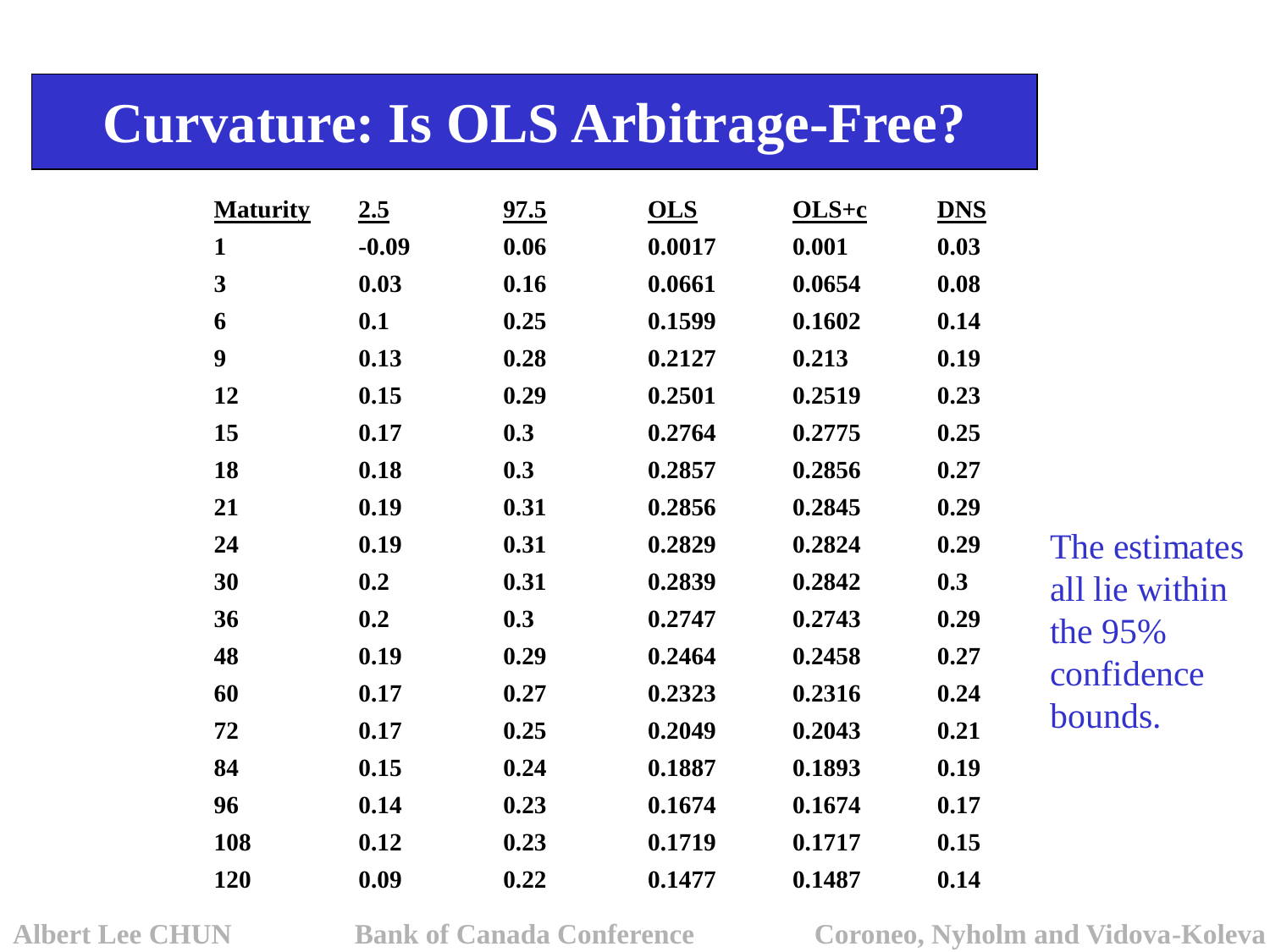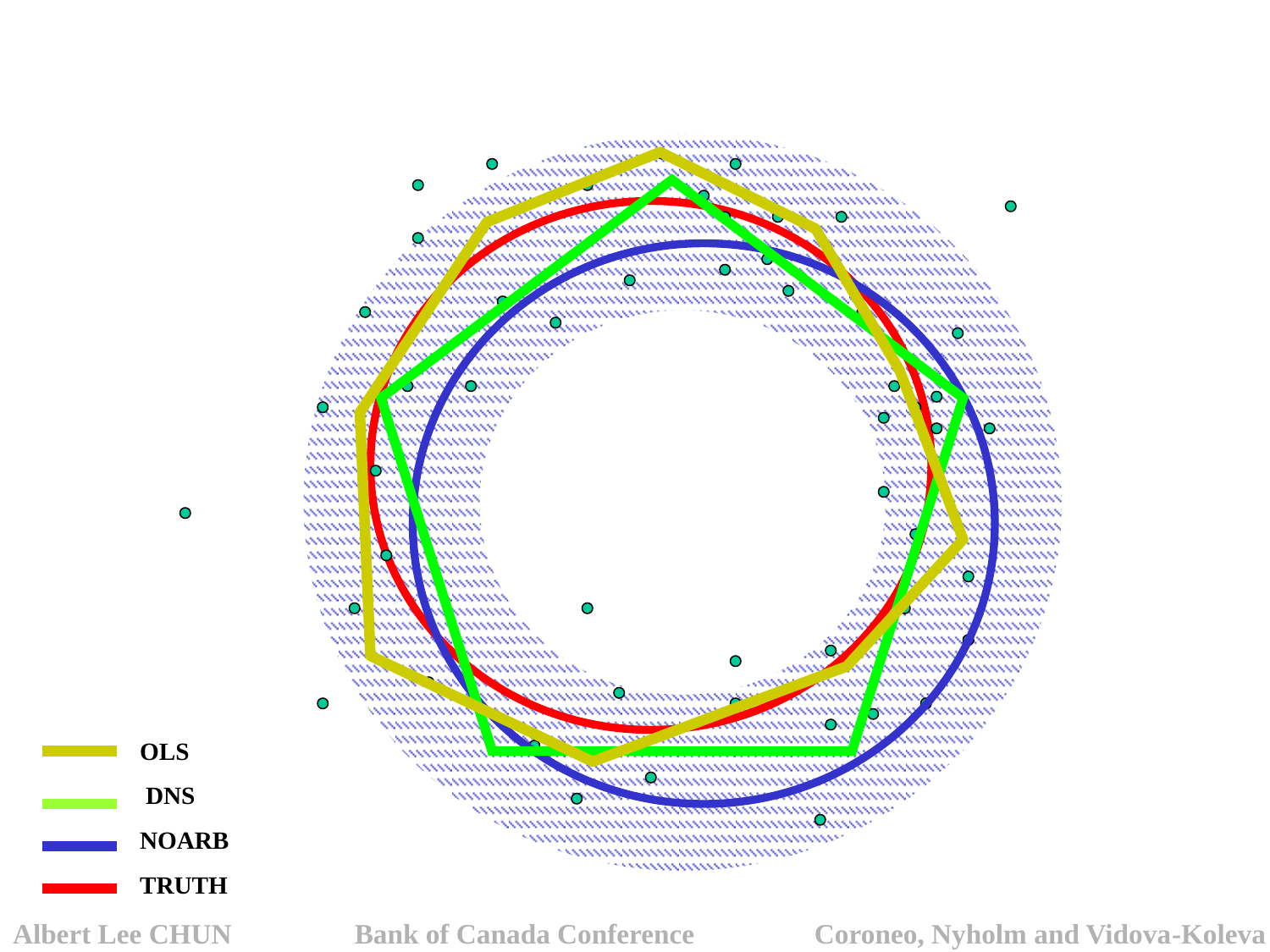# **Is OLS Arbitrage-free?**

- OLS regressions would tend to over-fit the data.
- Yet, the coefficients all lie within the 95% confidence bounds.
- Is an OLS model "compatible" with AF?
- In fact, by construction, any model that fits yield data well (which is assumed to be arbitrage free), would likely be "compatible" with an AF version of the model using the same factors.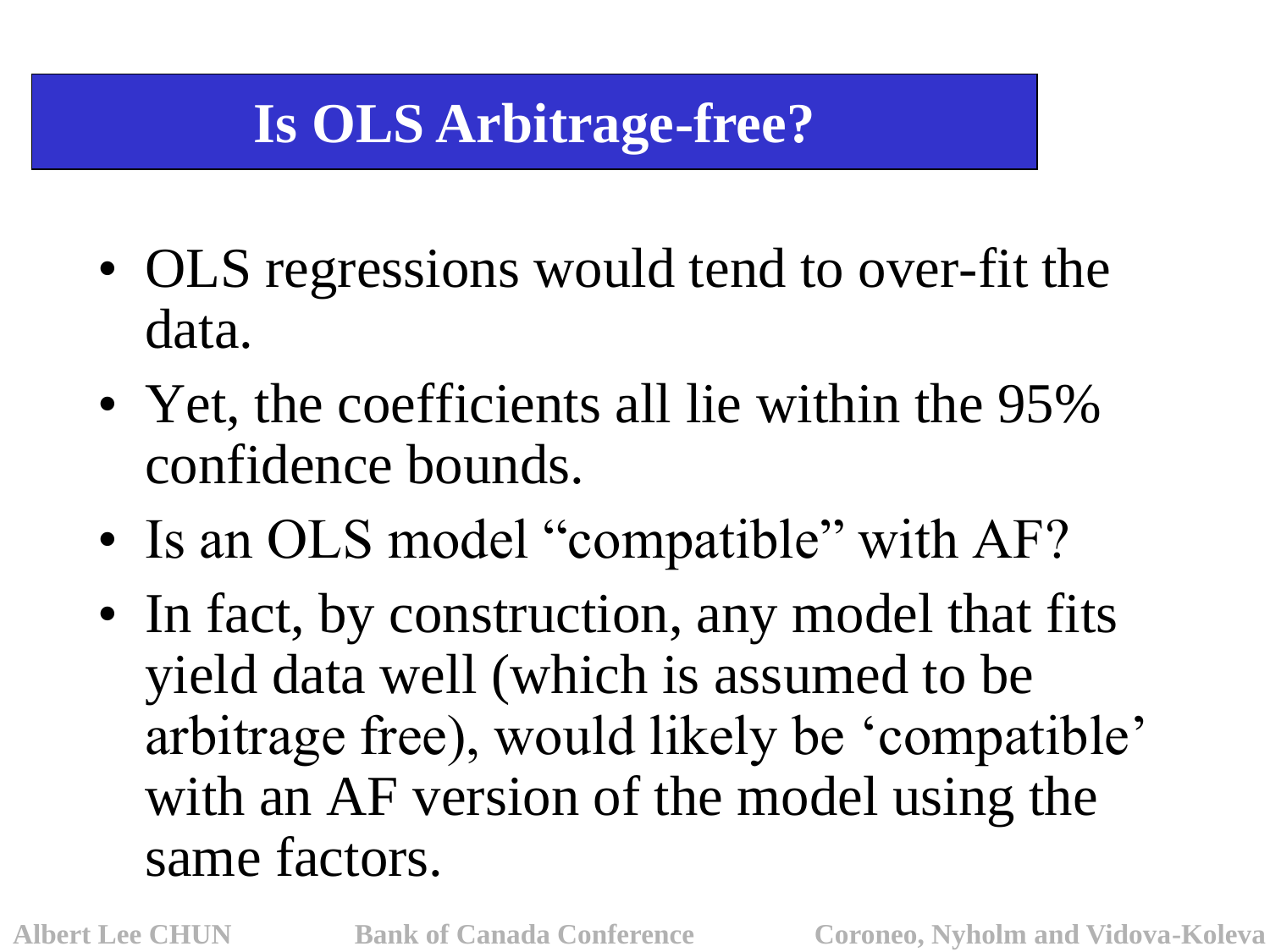### **Comparison with a latent factor AF Model?**

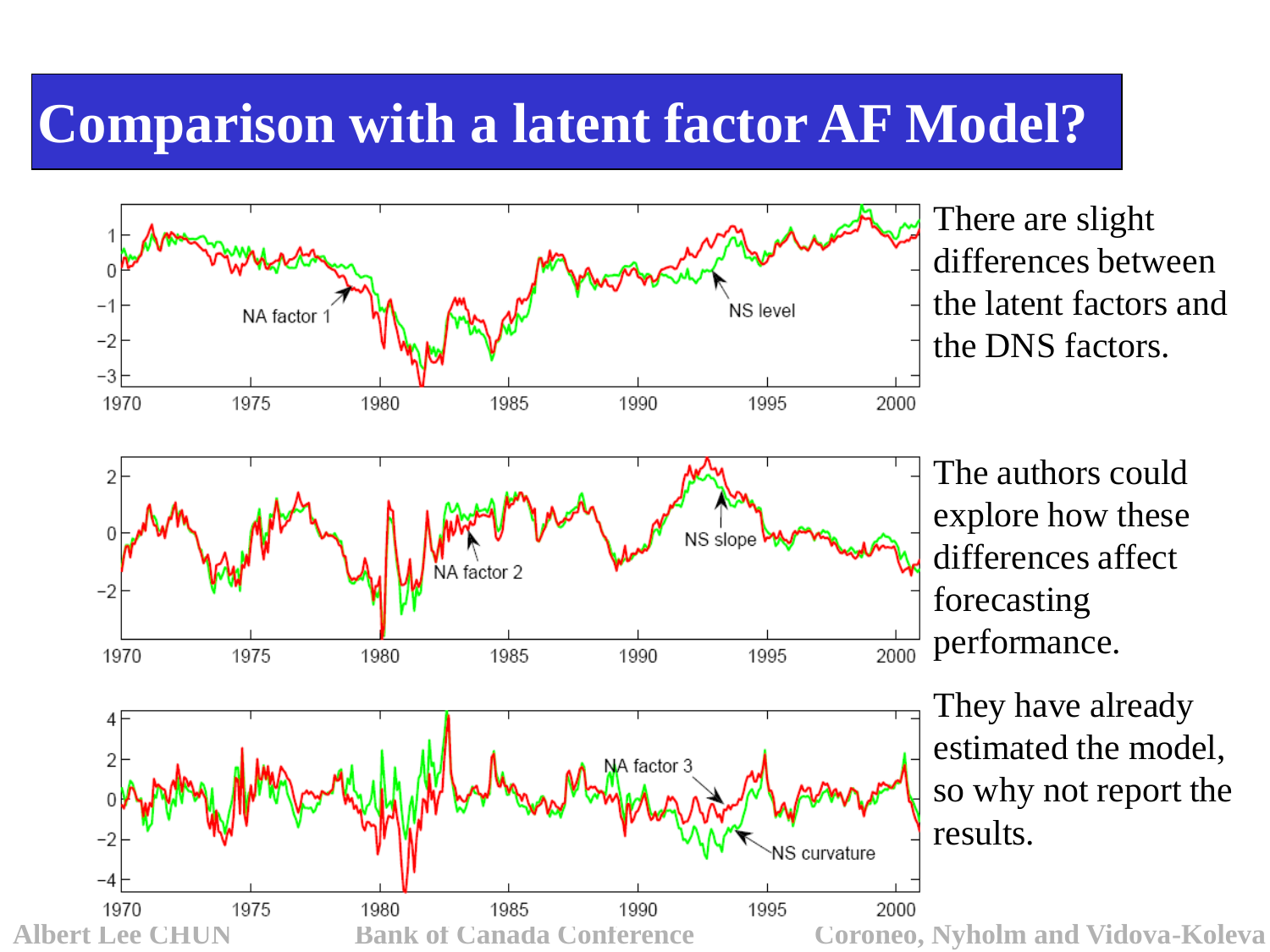# **Out of Sample Forecasting Results**

|        | $1-m$ ahead |          | 6-m ahead |      | $12\text{-m}$ ahead |            |
|--------|-------------|----------|-----------|------|---------------------|------------|
| $\tau$ | NS          | ΝA       | ΝS        | ΝA   | ΝS                  | ΝA         |
| 1      | 0.82        | 0.67     | 0.68      | 0.56 | 0.67                | 0.59       |
| 3      | 0.91        | 0.89     | 0.72      | 0.70 | 0.64                | 0.62       |
| 6      | 1.08        | 1.07     | 0.80      | 0.82 | 0.65                | 0.66       |
| 9      | $1.06*$     | 1.26     | 0.79      | 0.82 | 0.63                | 0.66       |
| 12     | 1.01        | 1.02     | 0.79      | 0.81 | 0.63                | 0.65       |
| 15     | 1.06        | 1.00     | 0.78      | 0.79 | 0.63                | 0.64       |
| 18     | 1.04        | 1.04     | 0.79      | 0.80 | 0.64                | 0.65       |
| 21     | 1.06        | 1.09     | 0.79      | 0.79 | 0.65                | 0.65       |
| 24     | 1.09        | 1.12     | 0.79      | 0.79 | 0.66                | 0.66       |
| 30     | 1.04        | 1.05     | 0.79      | 0.77 | 0.68                | $_{0.67}$  |
| 36     | 0.99        | 0.99     | 0.79      | 0.77 | 0.70                | $0.68\,$   |
| 48     | 0.98        | 0.99     | 0.83      | 0.80 | 0.75                | 0.73       |
| 60     | 1.10        | 1.04     | 0.88      | 0.85 | 0.81                | 0.78       |
| 72     | 1.02        | 1.01     | 0.89      | 0.88 | 0.85                | $\,0.83\,$ |
| 84     | 1.08        | 1.07     | 0.91      | 0.90 | 0.87                | $0.86\,$   |
| 96     | 1.03        | $1.03\,$ | $0.92*$   | 0.94 | $0.91^*$            | 0.92       |
| 108    | 1.04        | 1.09     | 0.94      | 0.98 | $0.93\,$            | 0.96       |
| 120    | $1.08*$     | 1.35     | 1.01      | 1.09 | 1.00                | 1.06       |

The AFNS is never significantly better than the DNS model.

The results are not conclusive.

Arbitrage restrictions do not generally improve forecasting performance.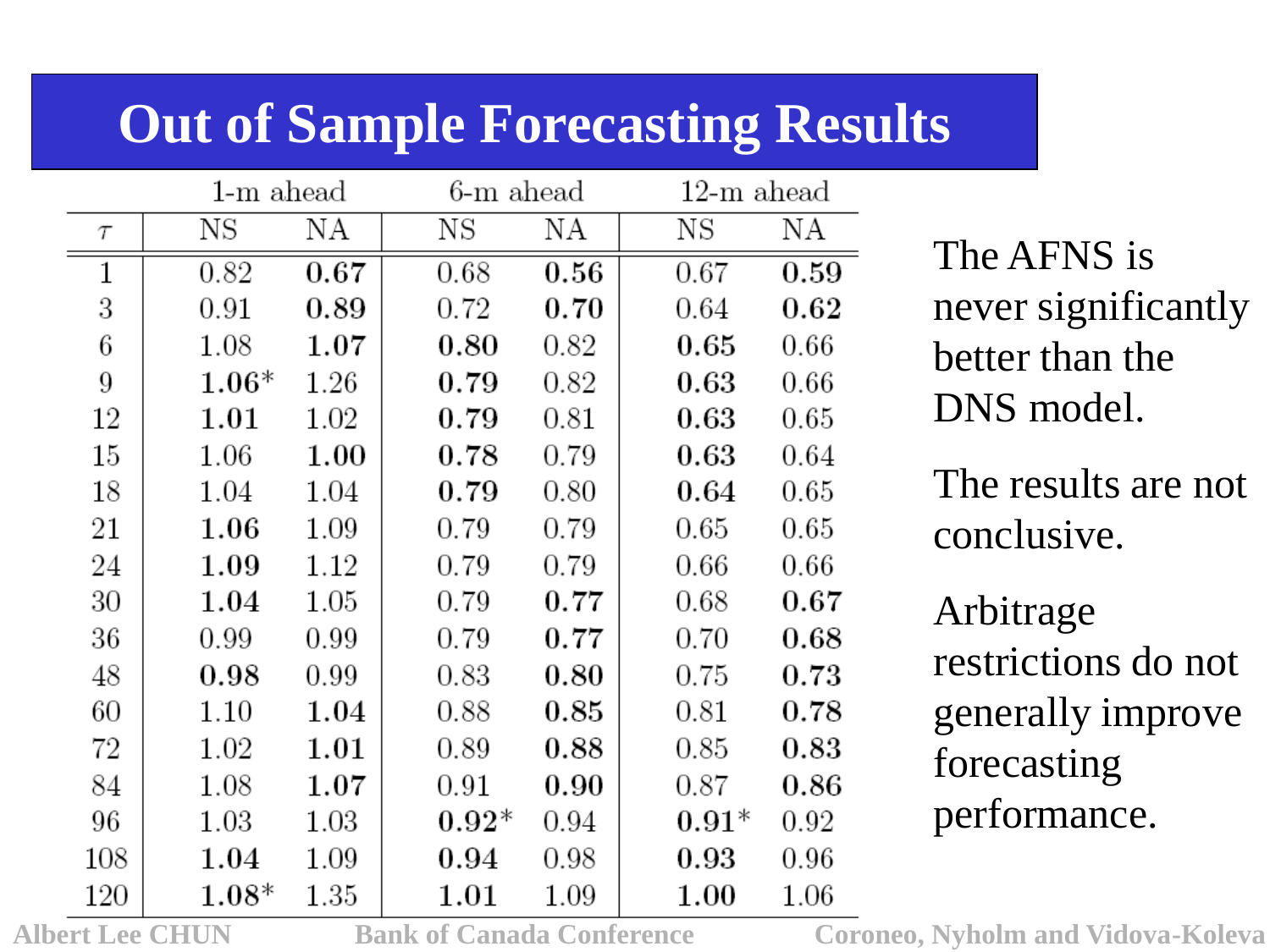# **Do We Really Want to do Forecasting?**

- In my view, it really doesn't have to do with Arb or No Arb, as this is only a second order effect.
- Most prior claims to benefits from Arbitrage seem to arise from a reduction in the dimensionality of the model.
- To really improve forecasting performance, you need to do a better job of forecasting the underlying factors!
- There is evidence that employing AR(1) or VAR(1) dynamics does not lead to the best forecasts in DNS models.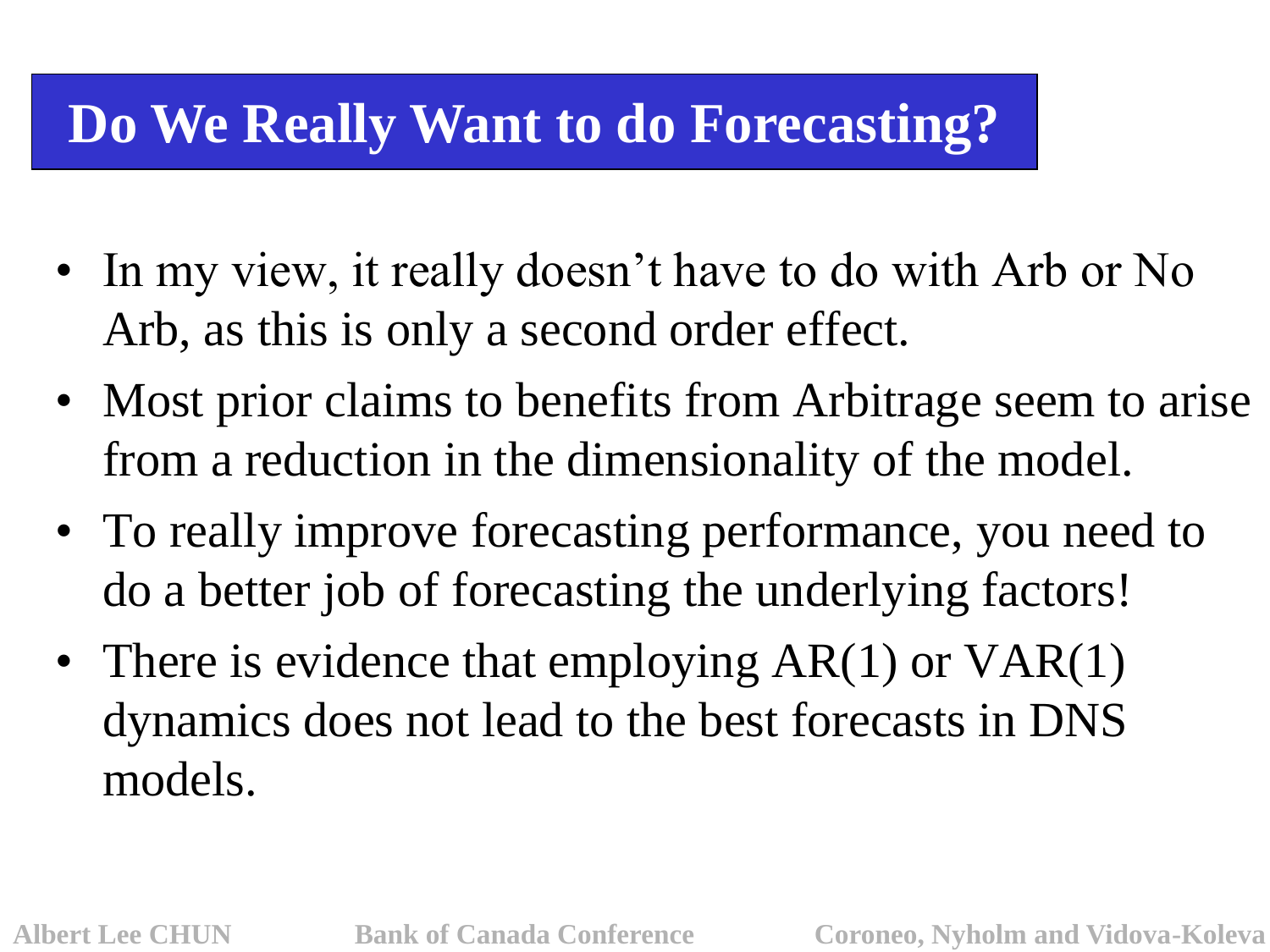# **Do We Really Want to do Forecasting?**

Chun (2008): "Forecasting Interest Rates and Inflation: Blue Chip Clairvoyant or Econometrics?"

- I find that survey forecasters from Blue Chip Financial Forecasts do the best at forecasting short-medium maturity yields and for inflation.
- DNS with VAR(3) dynamics + Qrinkage\* perform best at long horizon forecast of short maturity yields.
- And for forecasting long yields, the best model is a simple  $AR(2)$  model + Qrinkage.

\*Qrinkage is a shrinkage method developed by Peter Reinhard Hansen.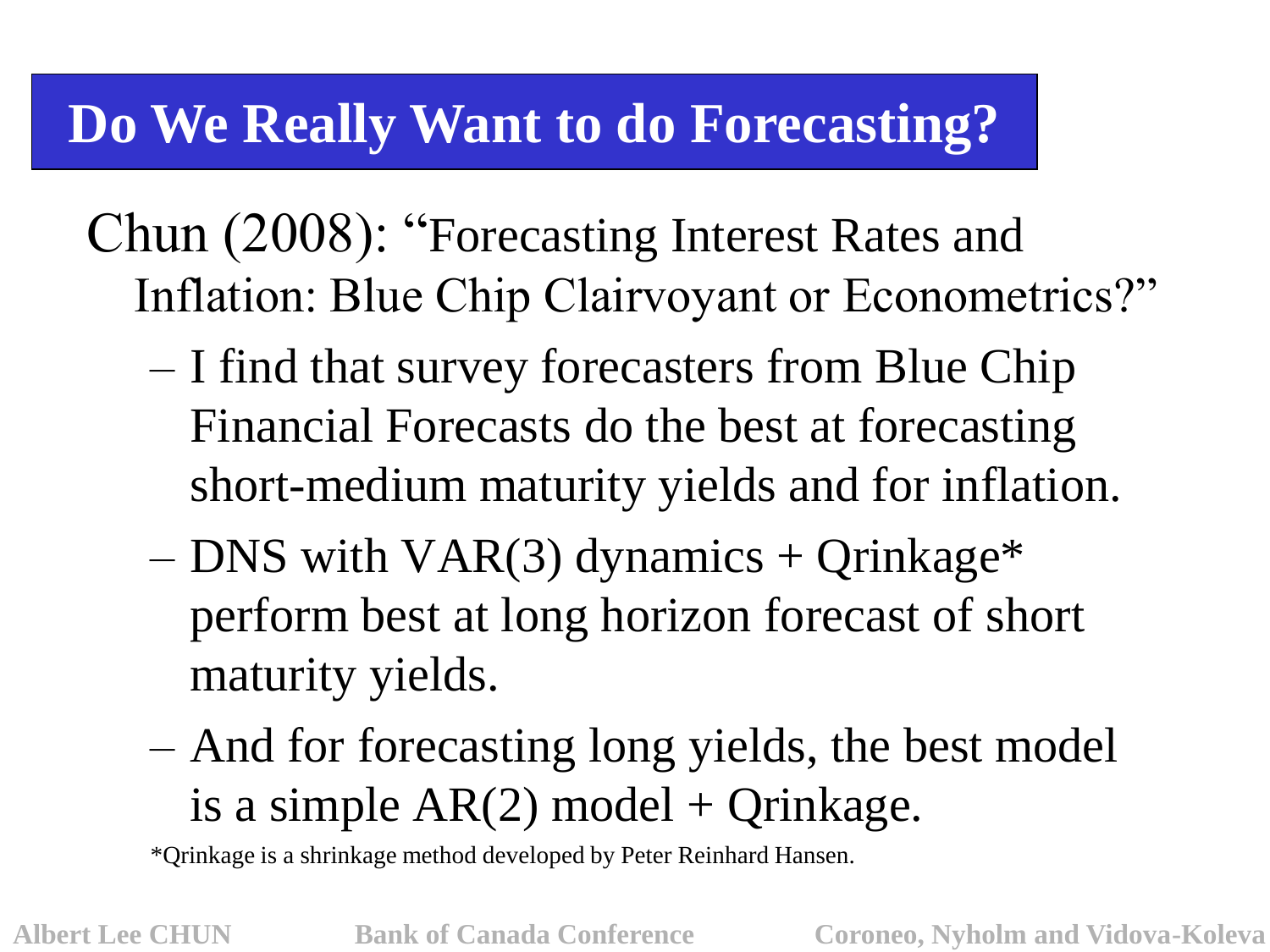# **Implications**

- We can be confident that the DNS model, or any model for that matter that fits yields well, approximates the fit from an AF model.
- This is OK, if we are NOT interested in properties of
	- Risk-premia.
	- Links with the macro-economy and monetary policy, including market expectations of these variables.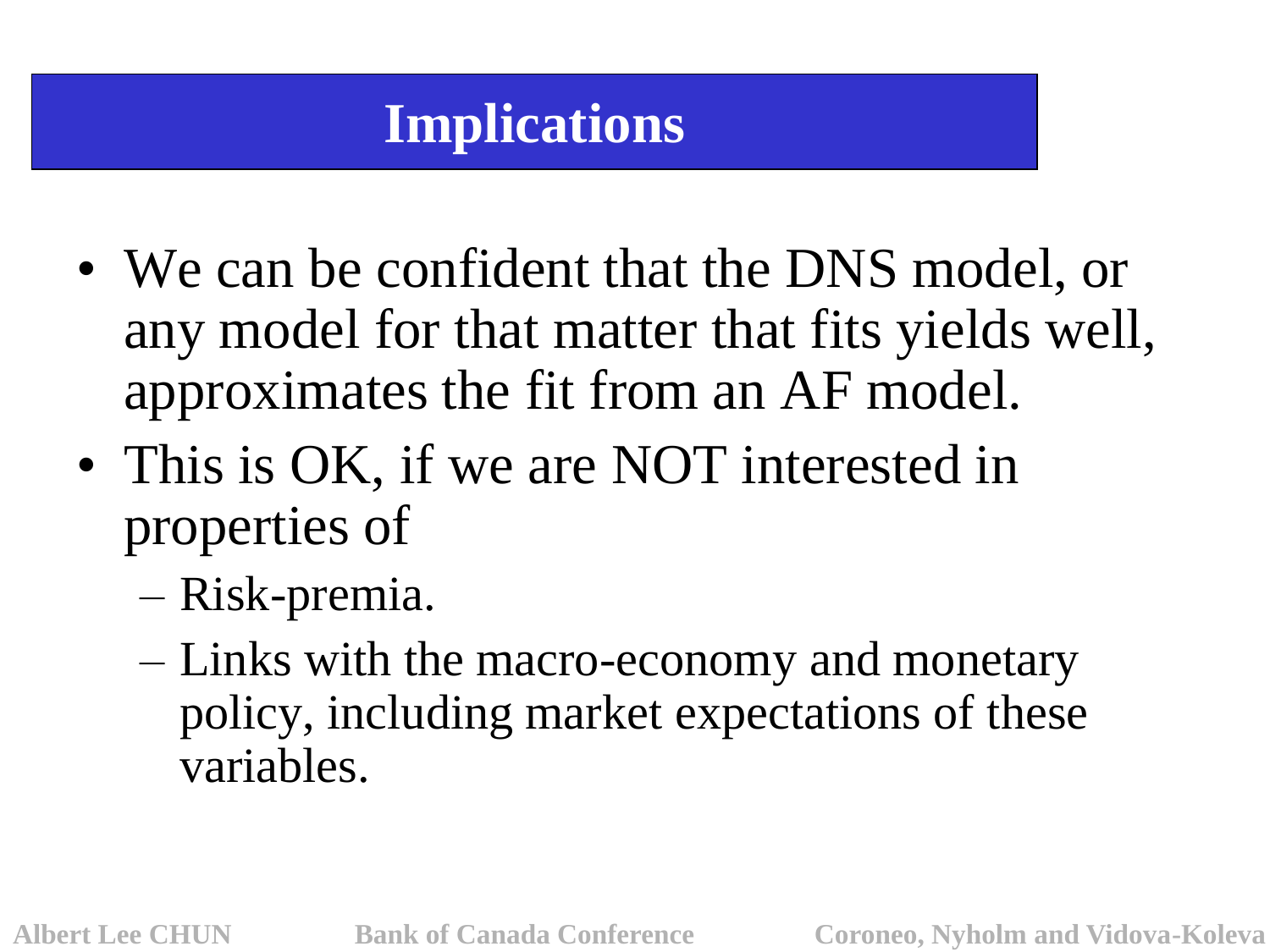How Arbitrage-Free is the Nelson-Siegel Model?

**The analogous question is: How kink-free is any finitely segmented polygon relative to a circle? The answer really depends on the application, and the purpose of the model. What we have learned from the paper is, statistically speaking, the model cannot be differentiated from a model**  that imposes no-arbitrage restrictions. This may have to do with the yield data not being informative enough, leading to a **test not powerful enough to statistically reject the null of equal coefficients. Or it simply may to due to construction,**  when you take the same set of factors and **fit** the same data, **most likely the results are not going to be that different.**

,,,,,,,,,,,,,,,,,,,,,,,,,,,,,

**OLS DNS NOARB TRUTH**